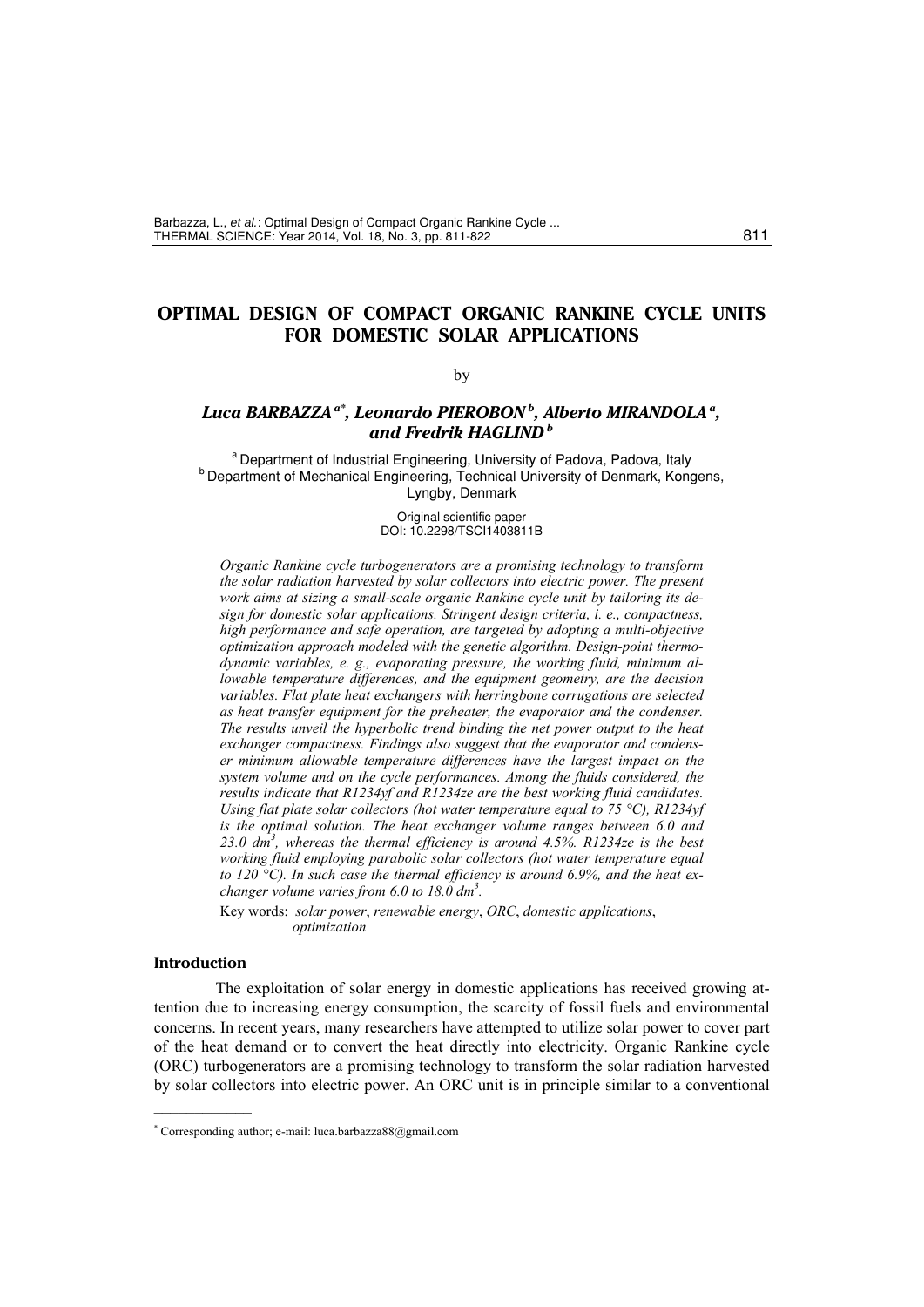steam power module, but it employs an organic working fluid instead of water to convert the thermal energy into work. For kW-size and low temperature applications, an ORC turbogenerator presents several advantages compared to steam plants [1]. Major benefits are the simplicity of the cycle and the possibility of tailoring the working fluid to the specific temperature profile of the heat source. Furthermore, this technology eliminates the problem of turbine blade erosion due to the liquid droplet formation by utilizing a "dry" fluid as the working fluid.

A proper working fluid selection strongly determines the performance of an ORC unit, thus its selection constitutes a crucial step in the design of a highly efficient power module. Hence both academia and industry have given much attention to this topic. As an exemplary case, Tchanche *et al*. [2] investigated the thermodynamic characteristics and performances of 20 fluids for a small-scale solar ORC turbogenerator, and R134a was recommended as the optimal working fluid. For the same application, Quoilin *et al*. [3] demonstrated that solkatherm was the most efficient compound even though high expander volumes had to be accepted. Lakew and Bolland [4] investigated the power production capability of simple ORC modules driven by low-temperature (80-200 °C) heat sources with different refrigerants (R123, R245fa, R134a, R290, R227ea and n-pentane). Larsen *et al*. [5] presented a methodology, based on the principles of natural selection, to determine the optimum working fluid, evaporating pressure and process layout of ORC units for scenarios related to marine engine heat recovery. Included in the solution domain are 109 fluids in sub and supercritical processes. Wang *et al*. [6] conducted a multi-objective optimization of an ORC system with an evolutionary algorithm with two conflicting objective functions, namely, the exergy efficiency and the overall capital cost. The temperature of the exhaust gas was 130 °C, and R134a was selected as the working fluid. The results revealed that the optimal turbine inlet pressure was in the range of 1.8-2.4 MPa, whereas the optimal turbine inlet temperature was located around 90 °C. Pierobon *et al*. [7] performed a multi-objective design optimization of an ORC turbogenerator tailored for off-shore facilities. The genetic algorithm was employed to size plant components (*e. g*. shell-and-tube heat exchangers and turbine); thermal efficiency, compactness, and net present value were the objective functions. The results suggested the use of cyclopentane as the working fluid.

The present work aims at designing a small-scale ORC turbogenerator suited for domestic solar applications. Specific design criteria are therefore high performance, compactness and safe operation. A multi-objective optimization approach modeled by the genetic algorithm is adopted to maximize simultaneously the net power output and the compactness of the ORC module. Operating conditions, environmental impact, safety and commercial availability are part of the working fluid selection process. Turbogenerator compactness is assessed by calculating the sum of the volumes occupied by the heat exchangers (preheater, evaporator, and condenser). Flat plate heat exchangers are selected as heat transfer equipment whose geometry is made part of the optimization routine by implementing well-established correlations for heat transfer coefficients and pressure drops. Notwithstanding the abovementioned work, the approach in this paper is novel in the sense that it considers the net power output and the total volume as objective functions for the design of highly efficient and compact solar-powered ORC turbogenerators. Moreover, flat plate heat exchangers are embedded in the design process, thus bridging the gap between a mere optimization of the thermodynamic process and the manufacturing of the ORC unit.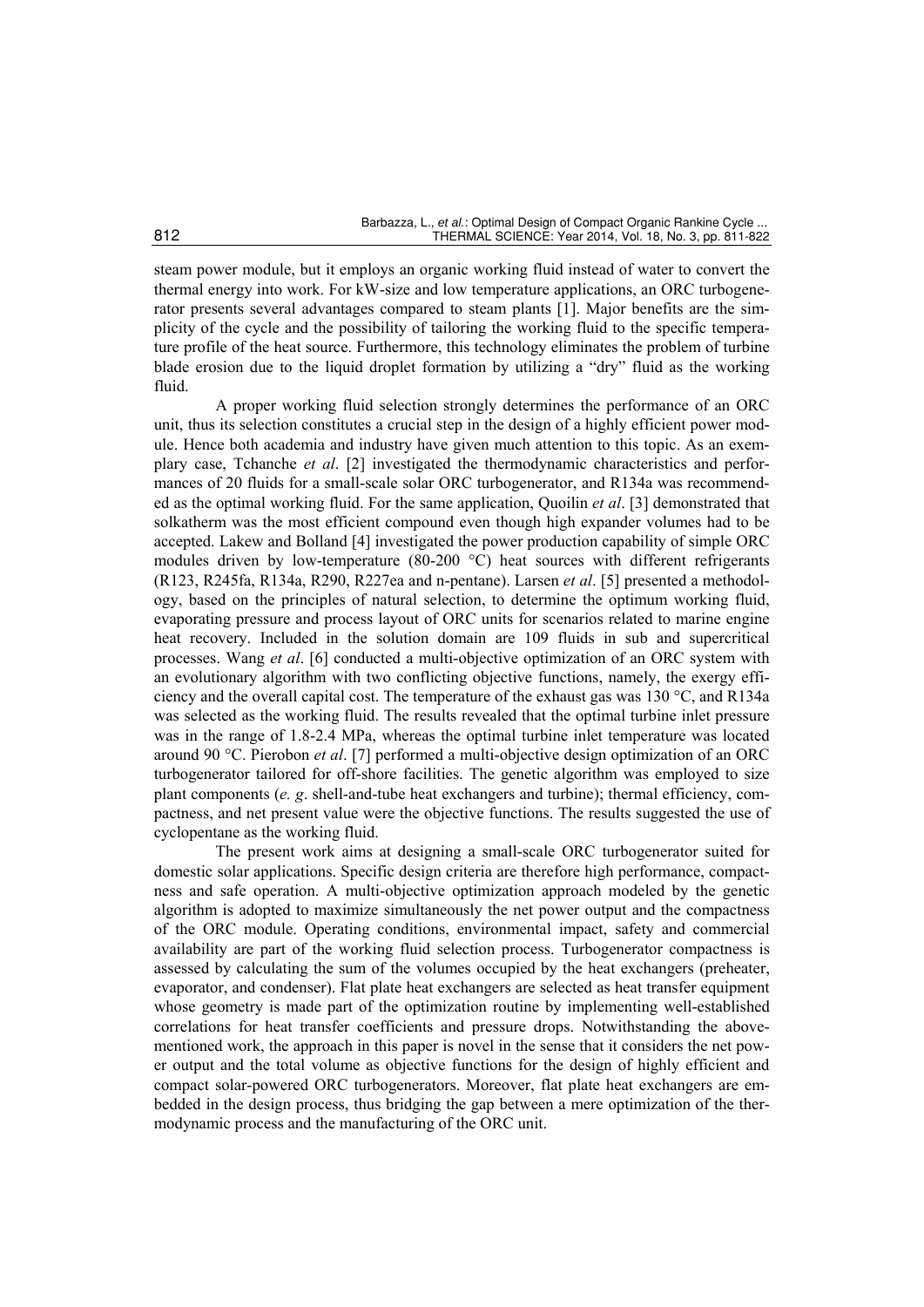### **Methodology**

#### *System description and working fluid selection*

A solar-driven organic Rankine cycle system consists of a subsystem collecting the solar radiation and an ORC turbogenerator. Two different solar collector technologies are considered: the flat plate solar collector and the parabolic solar collector. Flat plate solar collectors provide hot water at a temperature up to 80 °C, whereas temperatures higher than 120 °C can be attained with parabolic solar collectors.

Figure 1(a) shows the five components constituting the ORC power module: liquid pump, preheater, evaporator, expander and condenser. The pump pressurizes the liquid fluid which is injected into the preheater and further heated in the evaporator to produce vapor that is then expanded in a turbine connected via a shaft to an electric generator. Finally, the vapor discharged at the outlet of the expander is condensed and sucked up by the pump to complete the cycle. Figure 1(b) illustrates the *T-s* diagram with the thermodynamic states of an exemplary solar-driven ORC power module using R1234yf as the working fluid; the temperature profiles of the heat source and of the cooling water are also depicted. Note that the minimum temperature difference of the heating process is located at the inlet of the evaporator.



**Figure 1. Organic Rankine cycle turbogenerator; (a) System layout. The hot source stream is liquid water coming from the solar collectors; (b) Saturation dome of R1234yf in a** *T-s* **diagram, showing part-load the thermodynamic cycle state points for one exemplary systems. The red and blue lines represent the temperature profiles of the hot stream and of the cooling water** 

As regarding the working fluid selection, an optimal candidate should provide high design-point and part-load performances, as well as be economical, nontoxic and inflammable [8]. Furthermore, the growing attention to environmental impact limits the number of fluids under investigation as ideal candidates should exhibit a low ozone depleting potential (ODP) and low global warming potential (GWP). Considering the aforementioned criteria, five fluids widely adopted by the refrigeration industry are selected: R1234yf, R1234ze, R245fa, R245ca and n-pentane. Although previous studies (see for example Wei *et al*. [9]) proposed the use of refrigerants such as R134a, R123, R141b and R142b, these are excluded from the selection process due to their high global warming potential. Table 1 lists the thermo-physical properties, the environmental impact and the hazard potential of the eligible working fluids. None of the candidates affect the ozone layer since all ODP values are close to zero; R1234yf and R1234ze have the lowest global warming potential.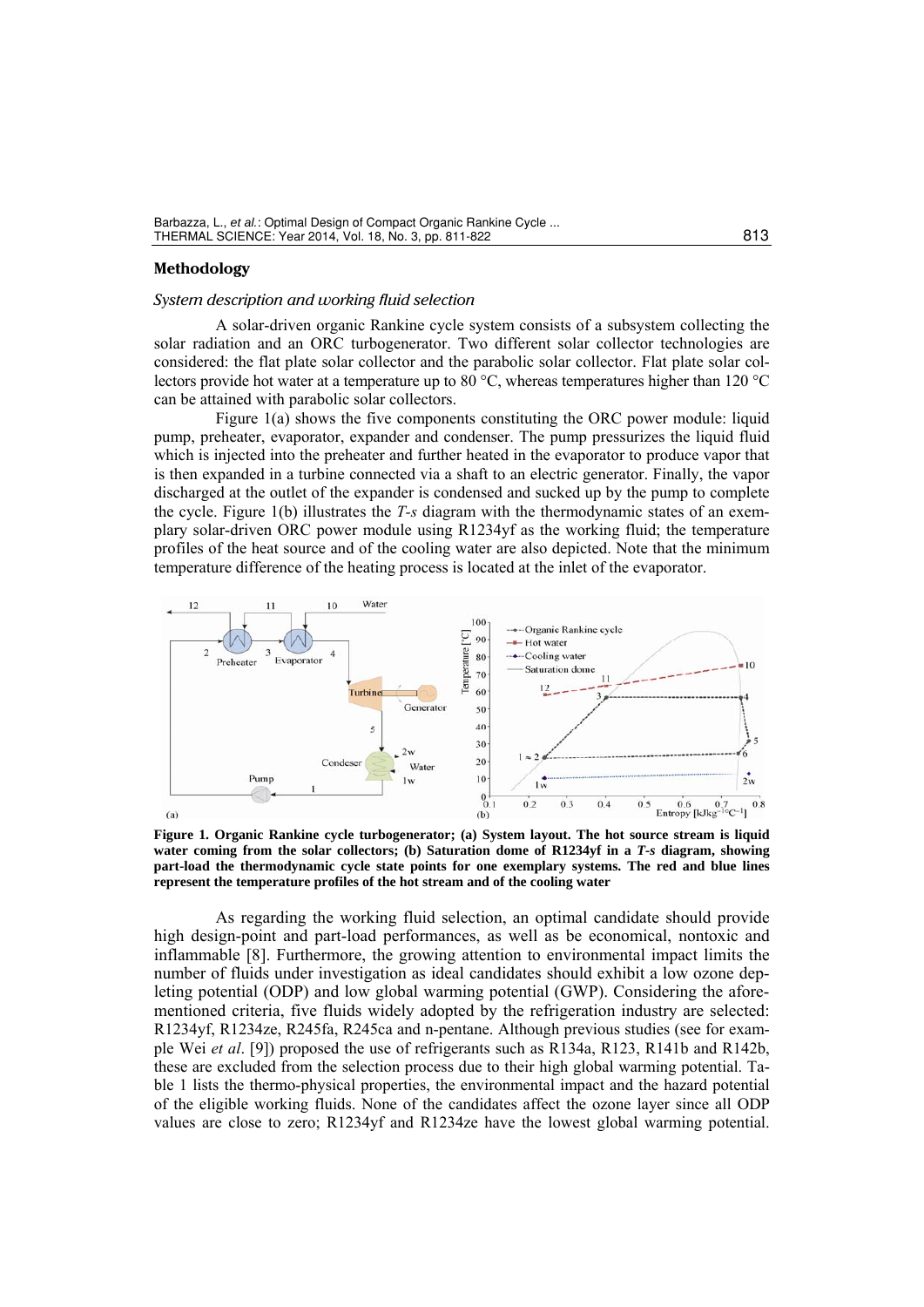Among the fluids considered, n-pentane presents the highest flammability risk, while R245fa, R245ca, and n-pentane have the highest toxicity.

**Table 1. Thermodynamic properties at the critical point, ozone depleting potential (ODP), global warming potential (GWP) and hazard properties based on the ASHRAE Standard 34 of the working fluids investigated**

| Fluid       | $\rm M_c$<br>[g mol <sup>-1</sup> | $\mathbf{T}$<br>$\mathbf{1}$ e<br>$C^{\circ}$ | $p_c$<br>[bar] | <b>ODP</b> | <b>GWP</b> | <b>ASHRAE 34</b> |
|-------------|-----------------------------------|-----------------------------------------------|----------------|------------|------------|------------------|
| $R1234\nuf$ | 114.04                            | 94.7                                          | 33.82          |            |            |                  |
| R1234ze     | 114.04                            | 109.4                                         | 36.36          |            |            | A2               |
| R245fa      | 134.05                            | 154                                           | 36.51          |            | 950        | ВI               |
| R245ca      | 134.05                            | 174.4                                         | 39.25          |            | 560        | B1               |
| n-pentane   | 72.15                             | 196.5                                         | 33.7           |            |            | B3               |

ASHRAE Standard 34 Refrigerant safety group classification – 1: No flame propagation, 2: Lower flammability, 3: Higher Flammability, A:Lower toxicity; B: Higher toxicity

# *Organic Rankine cycle modeling*

The design-point problem commences with the thermodynamic cycle analysis of the system given in fig. 1(a). Such a step is accomplished by applying the first principle of Thermodynamics and the continuity equation to each plant constituent, thus yielding the calculation of the thermodynamic states at the inlet and outlet of the components. Steady-state operating conditions are assumed for the ORC turbogenerator. The mathematical model of the

| Table 2. Parameters assumed to size the organic Rankine cycle |  |  |
|---------------------------------------------------------------|--|--|
| turbogenerator and for the flat plate heat exchangers design  |  |  |

| Variable                          | Value                                                        |  |  |  |
|-----------------------------------|--------------------------------------------------------------|--|--|--|
| Heat source inlet temperature     | $75^{\circ}$ C <sup>*</sup> , 120 $^{\circ}$ C <sup>**</sup> |  |  |  |
| Mass flow rate of the heat source | $1.2$ <sup>*</sup> kg/s, $0.4$ <sup>*</sup> kg/s             |  |  |  |
| Heat source pressure              | $1^*$ bar, $3^{**}$ bar                                      |  |  |  |
| Cooling water inlet temperature   | $10^{\circ}$ C                                               |  |  |  |
| Expander is entropic efficiency   | 60%                                                          |  |  |  |
| Pump hydraulic efficiency         | 70%                                                          |  |  |  |
| Electric generator efficiency     | 98%                                                          |  |  |  |
| Flat plate heat exchangers        |                                                              |  |  |  |
| Plate thickness                   | $0.4 \text{ mm}$                                             |  |  |  |
| Plate thermal conductivity        | 15.4 W/mK                                                    |  |  |  |
| Inclination angle                 | $30^{\circ}$                                                 |  |  |  |
| Compact aspect ratio              | 1                                                            |  |  |  |
| Enlargement factor                | 1.22                                                         |  |  |  |
| Fouling resistance                | $0.05 \text{ m}^2 \text{K} / \text{kW}$                      |  |  |  |

plant is implemented in the Matlab language, and the commercial software developed by Lemmon *et al*. [10] is utilized to calculate the thermophysical properties of the fluids.

The cycle specifications for the two case studies, *i. e*. flat plate and parabolic solar collectors, and the design parameters of the flat plate heat exchangers are listed in tab. 2. Note that the mass flow rates of the two heat sources were chosen to limit the electric power output to 6.5 kW. Flat plate heat exchangers with herringbone corrugations are selected for the preheater, evaporator, and condenser. For small-scale and low temperature heat sources, flat plate heat exchangers are preferable compared to shell-and-tube confi-

\* Case 1: flat plate solar collectors; \*\* Case 2: parabolic solar collectors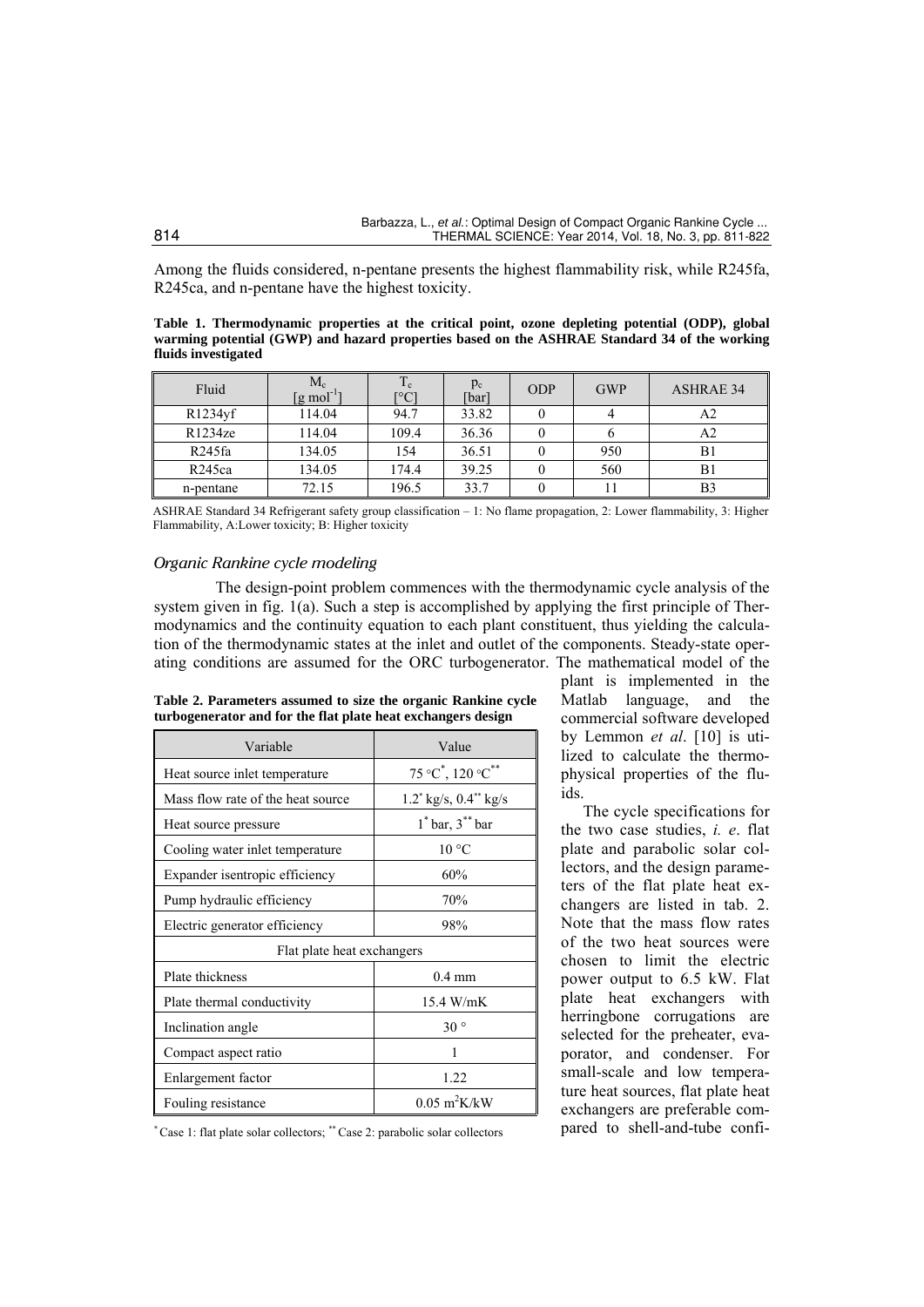gurations due to their compactness and high heat transfer coefficients which imply less heat transfer area [11]. Furthermore, flat plate heat exchangers are easier to maintain and have a lower tendency to fouling. The design parameters regarding the heat transfer equipment are acquired from Shah and Sekulic [12].

### *Flat plate heat exchanger design*

The logarithmic mean temperature method is applied to calculate the heat transfer area required by the heat exchanger; see eq. (1),

$$
q = F_{\rm t} U A \Delta T_{\rm lm} \tag{1}
$$

where *q* is the heat rate,  $U$  – the overall heat transfer coefficient,  $A$  – the heat transfer area,  $\Delta T_{lm}$  – the logarithm mean temperature difference, and  $F_t$  – the temperature correction factor which accounts for co-current and cross-flow. The well-established, standardized procedure outlined in [11] is adopted for the design of the heat transfer equipment, thus relating geometric quantities such as plate length and number of passes to the overall heat transfer coefficient given in eq. (1).

In the preheater and in the condenser region where sub-cooling takes place, the working fluid is in single-phase, whereas in the evaporator and in the remaining part of the condenser, a two-phase regime is attained. The correlations employed to evaluate the heat transfer coefficients in the single-phase and the two-phase region as well as the friction factor are:

− Single-phase [12]

$$
Nu = 0.205\sqrt[3]{Pr}\sqrt[6]{\frac{\mu}{\mu_w}}[fRe^2 \sin(2\varphi)]^{0.374}
$$
 (2)

$$
\frac{1}{\sqrt{f}} = \frac{\cos(\varphi)}{\sqrt{0.045\tan(\varphi) + 0.09\sin(\varphi) + f_0/\cos(\varphi)}} + \frac{1 - \cos(\varphi)}{\sqrt{3.8f_1}}
$$
(3)

where Nu, Hg, and Pr are the Nusselt, Hagen, and the Prandtl numbers. The quantities  $\mu$  and  $\mu_w$  are the fluid viscosities calculated at the average fluid temperature and at the wall temperature, respectively. In eqs. (2) and (3)  $f$  is the friction factor, and the subscripts "0" and "1" refer to the same variable calculated at an inclination angle  $\varphi$  of 0° and 90°.

− Evaporation [13]

$$
Nu = Ge1 ReGe2 Bo0.3 Pr0.4
$$
 (4)

$$
f = Ge_3 \operatorname{Re}^{Ge_4} \tag{5}
$$

where Bo and Re are the boiling and the Reynolds numbers. The quantities  $Ge_1$ ,  $Ge_2$ ,  $Ge_3$ ,  $Ge_4$ are four fitting constants calculated as suggested by Han *et al*. [13].

 $\epsilon$ 

− Condensation [14]

$$
Nu = J_H^3 \sqrt[3]{Pr},\tag{6}
$$

 $\mathbf{p} = 1750$ 

$$
J_{\rm H} = \begin{cases} 60 & \text{Re} > 1750 \\ \frac{75 - 60}{3000 - 1750} (\text{Re} - 60) + 60 & \text{Re} \ge 1750 \end{cases}
$$
(7)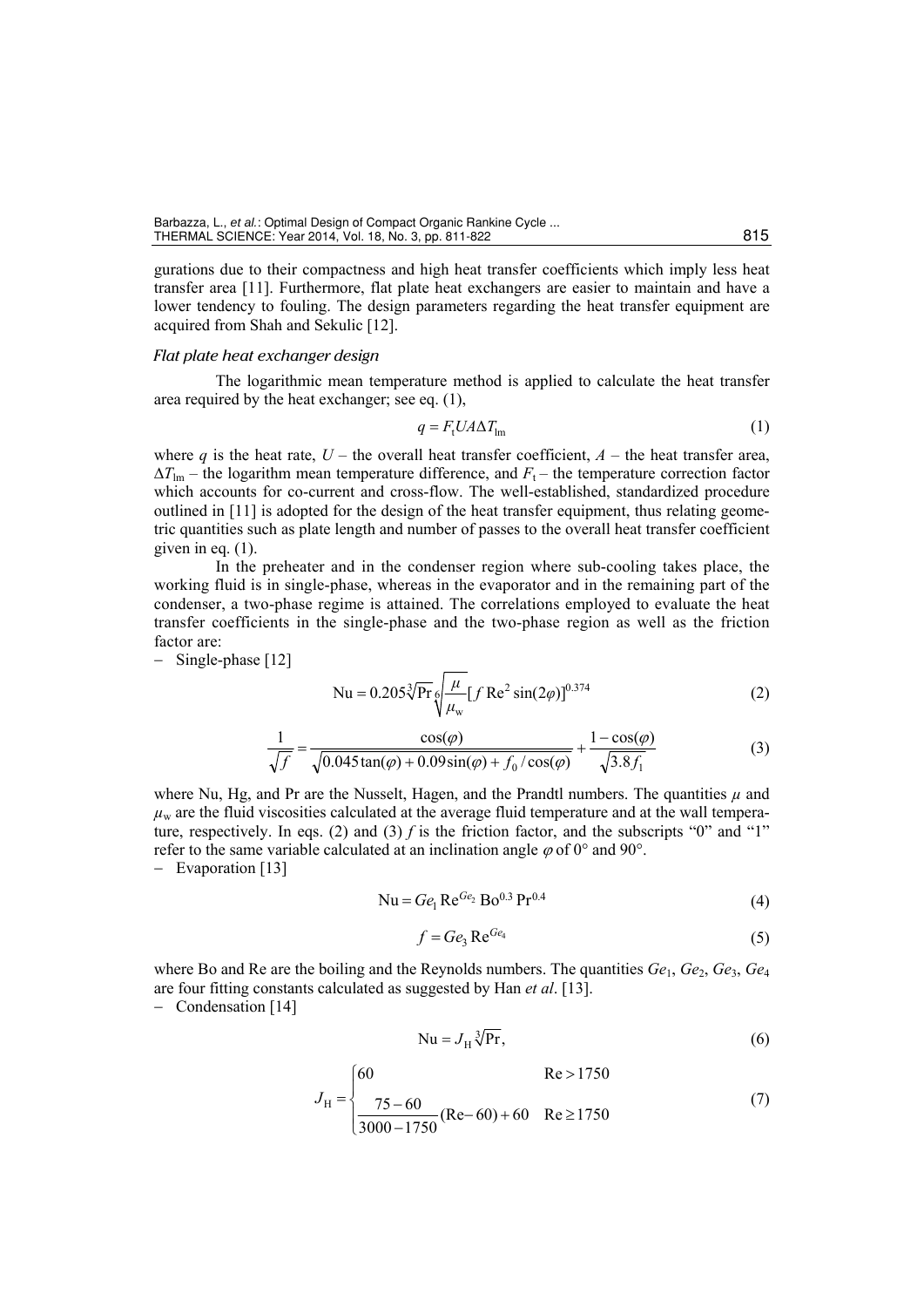where  $J_H$  is the heat transfer factor. For the condensation process a constant friction factor of 2.0 is assumed for all fluids [14].

The flat plate heat exchanger design model was verified in the single- and two-phase regions using an example outlined in Coulson *et al*. [11]. The differences obtained among the models' results and the data reported in the aforementioned reference are within 1% in terms of both the overall heat transfer coefficient and pressure drops.

## *Multi-objective design optimization*

The design of highly efficient and compact ORC turbogenerators requires an optimization routine capable of managing different conflicting targets, thus yielding the best system configuration. In the present paper, the multi-objective optimization modeled by the genetic algorithm [15] is utilized due to the benefits of optimizing simultaneously two or more functions. Furthermore, the genetic algorithm avoids the calculation of complex derivatives and enables searching for the global optima. The genetic algorithm parameters are specified as follows: population size 200, generation size 200, crossover fraction 0.8, and migration fraction 0.2. These numerical values are selected in order to ensure the repeatability of the solution when different simulations are performed.

The optimizer runs by acquiring first the array of the parameters and of the upper and lower bounds, that limit the possible values for the vectors of the optimization variables  $\overline{X}$ , which at hand reads:

$$
\overline{X}_{\text{SRC}} = [T_4, T_1, \Delta T_e, \Delta T_c, L_{w,p}, N_{\text{ch},p}, b_p, N_{p,p}, L_{w,e}, N_{\text{ch},e}, b_e, N_{p,e}, L_{w,c}, N_{\text{ch},c}, b_c, N_{p,c}] \tag{8}
$$

where the  $T_4$  is the evaporating temperature and  $T_1$  is the condensing temperature, while  $\Delta T_e$ and  $\Delta T_c$  are the evaporator and condenser minimum allowable temperature differences. To model the flat plate heat exchangers, four design variables are considered: the plate width *L*w, the number of channels per pass  $N_{ch}$ , the mean channel spacing *b* and the number of passes *N*<sub>p</sub>. The subscripts "p", "e" and "c" refer to the preheater, evaporator, and condenser, respectively.

**Table 3. Lower and upper bounds for the variables involved in the multi-objective optimization. Values related to the heat exchanger geometry are set according to Kuppan [16]** 

| Variable                                                 | Lower value                                                                                                                                                                                                                                                                                                                                                                                                             | Upper value |
|----------------------------------------------------------|-------------------------------------------------------------------------------------------------------------------------------------------------------------------------------------------------------------------------------------------------------------------------------------------------------------------------------------------------------------------------------------------------------------------------|-------------|
| Evaporation temperature $[^{\circ}C]$                    | 45                                                                                                                                                                                                                                                                                                                                                                                                                      | 110         |
| Condensing temperature $[°C]$                            | 20                                                                                                                                                                                                                                                                                                                                                                                                                      | 35          |
| Evaporator minimum allowable temperature difference [°C] |                                                                                                                                                                                                                                                                                                                                                                                                                         | 15          |
| Condenser minimum allowable temperature difference [°C]  |                                                                                                                                                                                                                                                                                                                                                                                                                         | 15          |
| Plate width [m]                                          | 0.08                                                                                                                                                                                                                                                                                                                                                                                                                    | 0.2         |
| Channel spacing [mm]                                     | $\mathcal{D}_{1}^{(1)} = \mathcal{D}_{2}^{(2)} = \mathcal{D}_{3}^{(3)} = \mathcal{D}_{4}^{(4)} = \mathcal{D}_{5}^{(5)} = \mathcal{D}_{6}^{(6)} = \mathcal{D}_{7}^{(6)} = \mathcal{D}_{8}^{(6)} = \mathcal{D}_{9}^{(6)} = \mathcal{D}_{1}^{(6)} = \mathcal{D}_{1}^{(6)} = \mathcal{D}_{1}^{(6)} = \mathcal{D}_{1}^{(6)} = \mathcal{D}_{2}^{(6)} = \mathcal{D}_{3}^{(6)} = \mathcal{D}_{4}^{(6)} = \mathcal{D}_{5}^{(6)}$ | 3           |
| Number of channels per pass                              |                                                                                                                                                                                                                                                                                                                                                                                                                         | 30          |
| Number of passes                                         |                                                                                                                                                                                                                                                                                                                                                                                                                         |             |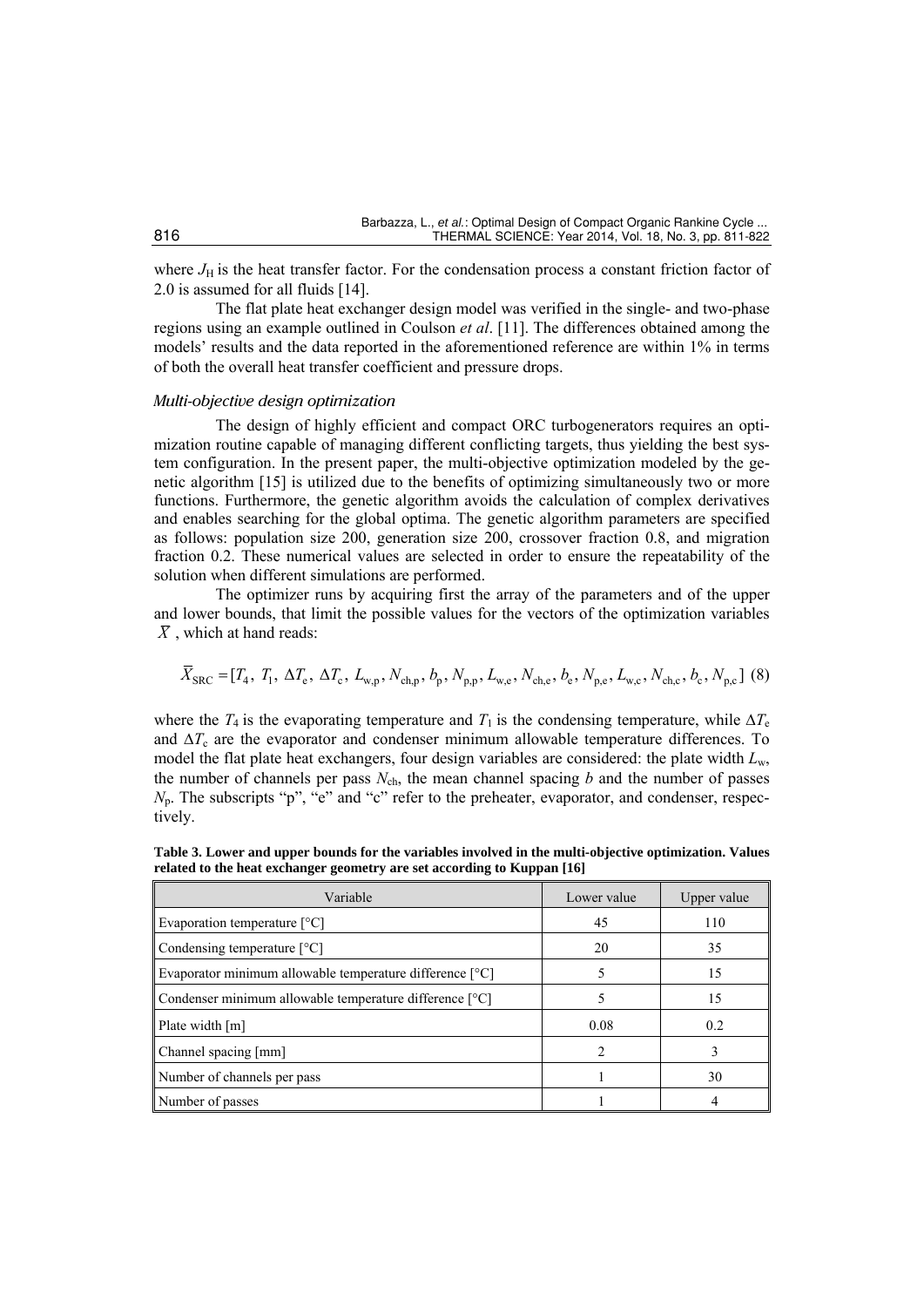The objective functions are the electric net power output of the ORC unit  $P_{el}$  and the sum of the heat exchanger volumes *V*. The array of the objective functions  $\overline{J}$  can thus be formulated mathematically as:

$$
\overline{J} = [-P_{\text{el}}, V] \tag{9}
$$

In order to produce consistent results, reasonable upper and lower boundaries on the optimization variables are selected. The lower and upper values for each optimization variable are listed in tab. 3.



**Figure 2. Structure of the multi-objective algorithm. The optimization routine involves the thermodynamic analysis of the organic Rankine cycle, the flat plate heat exchanger design, and the evaluation of the objective functions** 

Resuming the multi-objective design procedure (see fig. 2), the first step aims at finding the thermodynamic states at the inlet and outlet of each component using the design variables selected by the algorithm. When the operating point is calculated, it is possible to size the heat transfer equipment and to calculate the second objective function. At this stage pressure drops can be utilized to re-calculate the thermodynamic states, thus accounting for the additional pumping power required to overcome friction losses. The results are then checked with respect to the first and second principles of thermodynamics. Furthermore, it is verified that the velocity on the hot and cold sides of the heat exchangers lay within the ranges specified in Coulson *et al.* [11]. The routine terminates when the maximum number of generations is reached or when the average change of the solution is lower than the specified tolerance  $(10^{-3})$ ; if this is not the case, a new calculation starts.

## **Results and discussion**

Table 4 lists the results of the multi-objective optimization procedure applied to the second case study (parabolic plate solar collectors). The arithmetic mean average (AMA), the relative standard deviation (RSD) in percent, and the minimum and maximum values of the optimized variables are reported. A low RSD means that the variable does not change signifi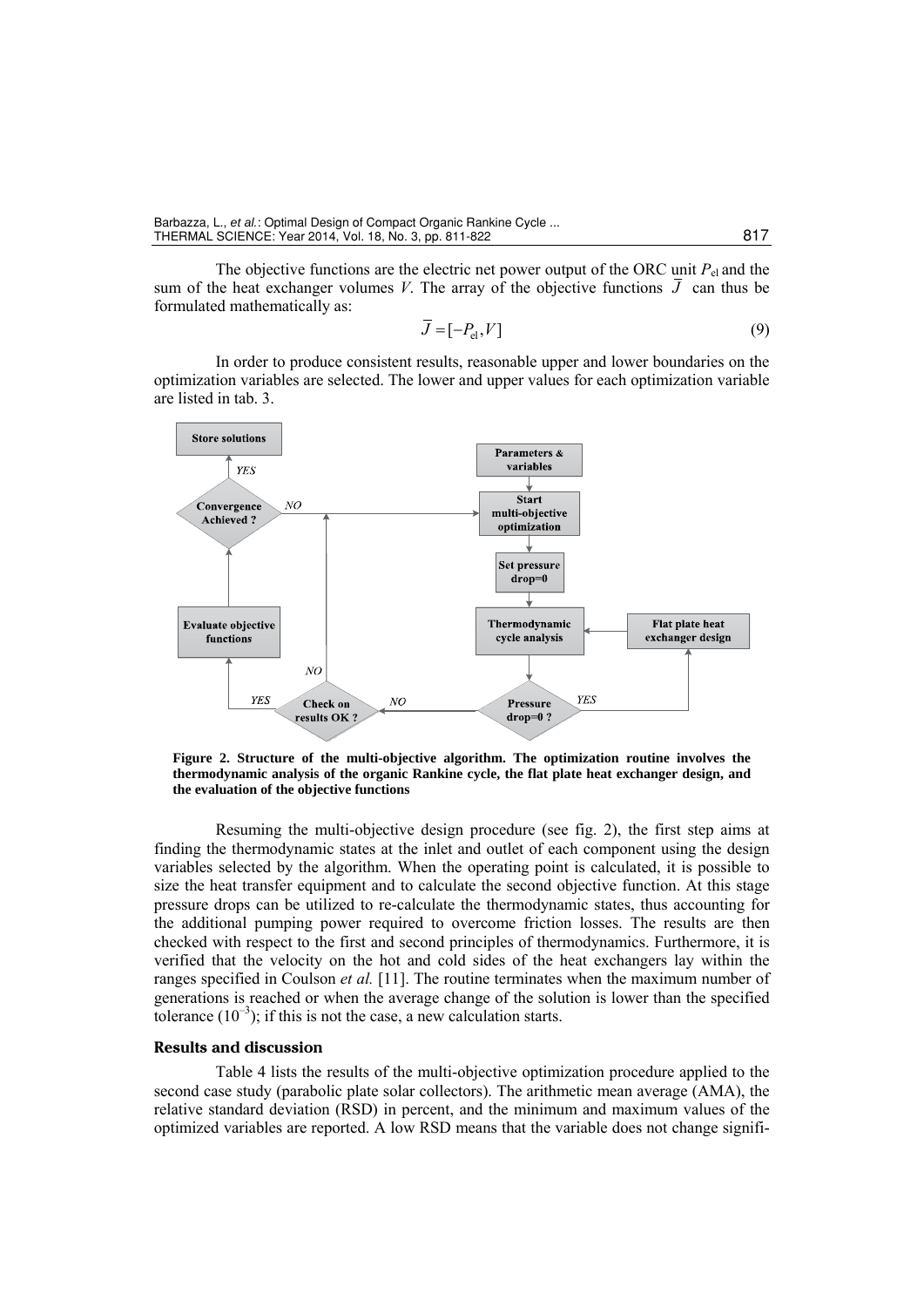cantly with the optimal configurations of the ORC unit. The number of passes, the mean channel spacing, the evaporating and condensing temperatures present the lowest RSD. Similar trends are obtained for the first case study (flat plate solar collectors).

**Table 4. Results of the multi-objective optimization for case 2 (parabolic solar collectors). Maximum, minimum, arithmetic mean average, and relative standard deviation of the optimized variables** 

| Variable                                                   | <b>AMA</b> | Minimum        | Maximum | $RSD$ [%] |
|------------------------------------------------------------|------------|----------------|---------|-----------|
| $T_4$ [°C]                                                 | 85.9       | 83.0           | 88.9    | 2.1       |
| $T_1[^{\circ}C]$                                           | 24.6       | 23.5           | 25.4    | 2.1       |
| Evaporator minimum allowable temperature difference $[°C]$ | 11.0       | 8.4            | 13.8    | 14.6      |
| Condenser minimum allowable temperature difference [°C]    | 12.8       | 11.1           | 13.2    | 3.6       |
| Preheater                                                  |            |                |         |           |
| Plate width [m]                                            | 0.130      | 0.115          | 0.148   | 5.5       |
| Mean channel spacing [mm]                                  | 2.23       | 2.21           | 2.32    | 0.9       |
| Number of channels per pass                                | 4.9        | $\overline{4}$ | 7       | 20.9      |
| Number of passes                                           | 1          | 1              |         | 0.0       |
| Evaporator                                                 |            |                |         |           |
| Plate width [m]                                            | 0.13       | 0.10           | 0.18    | 14.5      |
| Mean channel spacing [m]                                   | 2.29       | 2.20           | 2.74    | 4.1       |
| Number of channels per pass                                | 6.5        | 6              | 7       | 7.7       |
| Number of passes                                           | 1          | 1              | 1       | 0.0       |
| Condenser                                                  |            |                |         |           |
| Plate width [m]                                            | 0.15       | 0.12           | 0.19    | 11.5      |
| Mean channel spacing [m]                                   | 2.27       | 2.20           | 2.99    | 6.5       |
| Number of channels per pass                                | 22         | 17             | 26      | 10.5      |
| Number of passes                                           | 1          |                | 1       | 0.0       |

Figure 3 shows the Pareto fronts obtained with the multi-objective optimization for the two case studies (see tab. 2). It can be noted that the trend of the volume *vs.* the net power output is hyperbolic. Namely, the higher the net power output, the steeper the increment in the volume of the heat transfer equipment. Hence, the solution with the highest net power output corresponds to the highest dimensions of the preheater, evaporator and condenser. Similarly, on the leftmost point, the volume and the net power generated reach their minimum values.

For a hot water temperature of 75 °C (flat plate solar collectors)



**Figure 3. Pareto fronts relating the heat exchanger volume and the net power output of the ORC turbogenerator. The black-dotted line represents the case where flat plate collectors are used, while the red-dotted curve is for parabolic solar collectors** 

the multi-objective optimization gives a Pareto front where the net power output ranges between 2.0 kW and 4.5 kW, while the volume varies from 6.0 dm<sup>3</sup> to 23.0 dm<sup>3</sup>. In this case the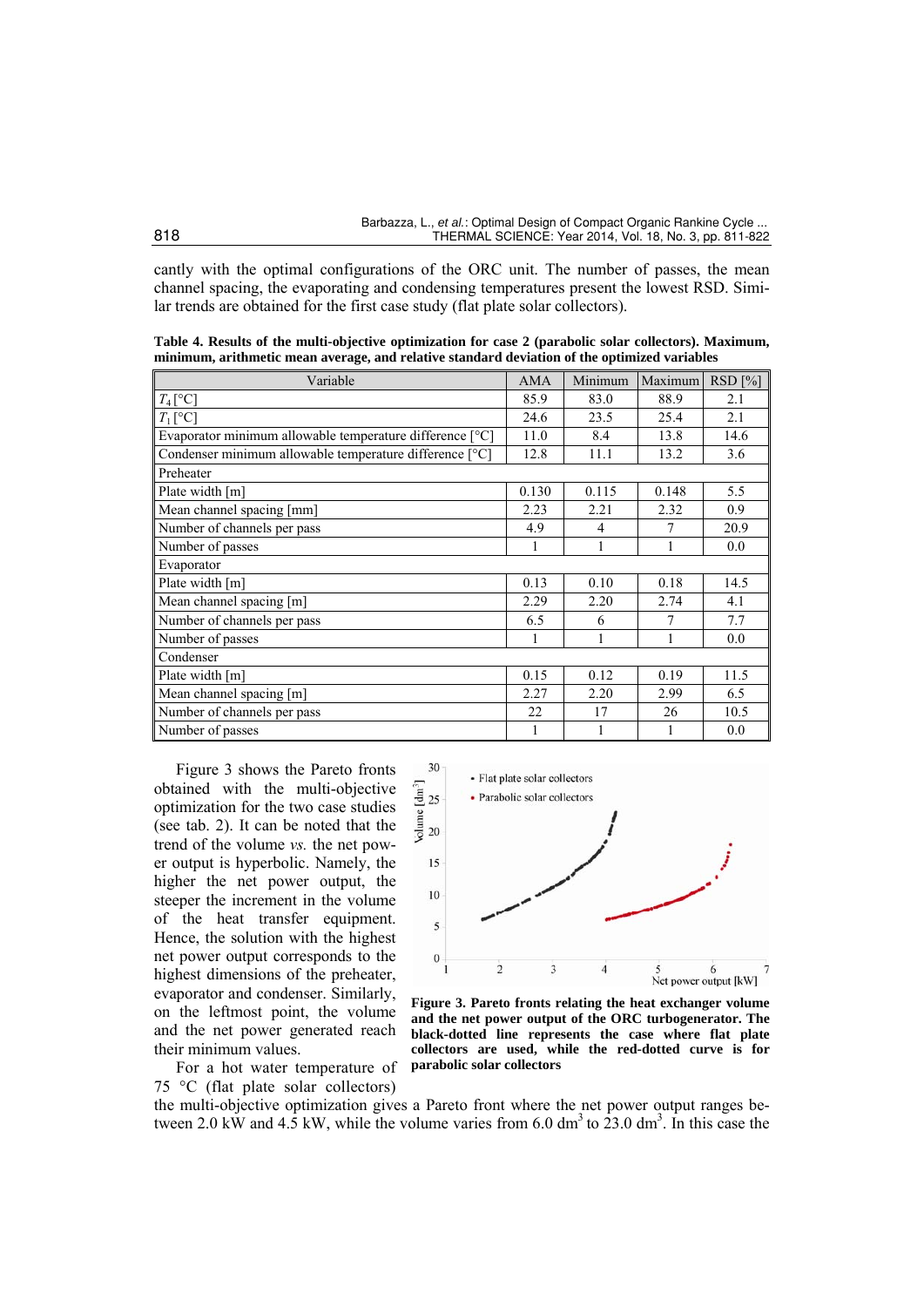| Barbazza, L., <i>et al.</i> : Optimal Design of Compact Organic Rankine Cycle |     |
|-------------------------------------------------------------------------------|-----|
| THERMAL SCIENCE: Year 2014, Vol. 18, No. 3, pp. 811-822                       | 819 |

optimal working fluid is R1234yf with an optimal evaporating temperature of around 57 °C. The turbine inlet pressure is around 15.2 bar, while the condensing temperature and pressure are 22 °C and 6.3 bar, respectively. The thermal efficiency of the ORC turbogenerators exhibits a minimum value of 4.3% and a maximum value of 4.7%. A similar trend is found when parabolic solar collectors are implemented (second case study). However, in this simulation R1234ze is the optimal working fluid. The net power output generated by the system varies between 4.0 kW and 6.3 kW, whereas the volume of the heat transfer equipment ranges between 6 dm<sup>3</sup> and 20 dm<sup>3</sup>. It can be noted that the optimal evaporation temperature varies between 83.0 °C and 89.0 °C, leading to an evaporation pressure between 21.4 bar and 24.2 bar. The temperature at the outlet of the condenser is around  $24 \degree C$ , while the pressure is approximately 5 bar. The thermal efficiency of the ORC unit spans from 6.8% up to 7.1%. In comparison with the results of the first optimization (hot water temperature equal to 75  $^{\circ}$ C), the second Pareto front is shifted to higher net power outputs. This result is due to the higher temperature difference between the hot and the cold sources, thus consenting to boost the cycle performance. Note that the second case presents a thermal efficiency of around 7%, which is 2.5%-points higher than that obtained using flat plate solar collectors. In both cases condensation occurs at pressures (between 4 and 6 bar) above the atmospheric value; hence, the risk of air infiltrations inside the piping from the surroundings is diminished.



**Figure 4. Minimum allowable temperature difference effect on the net power output of the ORC turbogenerator. The values are based on the Pareto front solutions. (a) Net power output** *vs.* **evaporator minimum allowable temperature difference; (b) Net power output** *vs***. condenser minimum allowable temperature difference** 

Figures 4 and 5 depict the effect of the minimum allowable temperature differences (evaporator and condenser) on the net power output and heat exchanger volume for the two case studies. Such design variables have the largest impact on both objective functions. In fact, decreasing the minimum allowable temperature differences of the heat transfer equipment enhances the power production of the ORC power module by virtue of the decreased thermodynamic irreversibilities associated with the heat transfer process. On the other hand, solutions with higher minimum allowable temperature differences enhance the system compactness at the cost of a lower performance.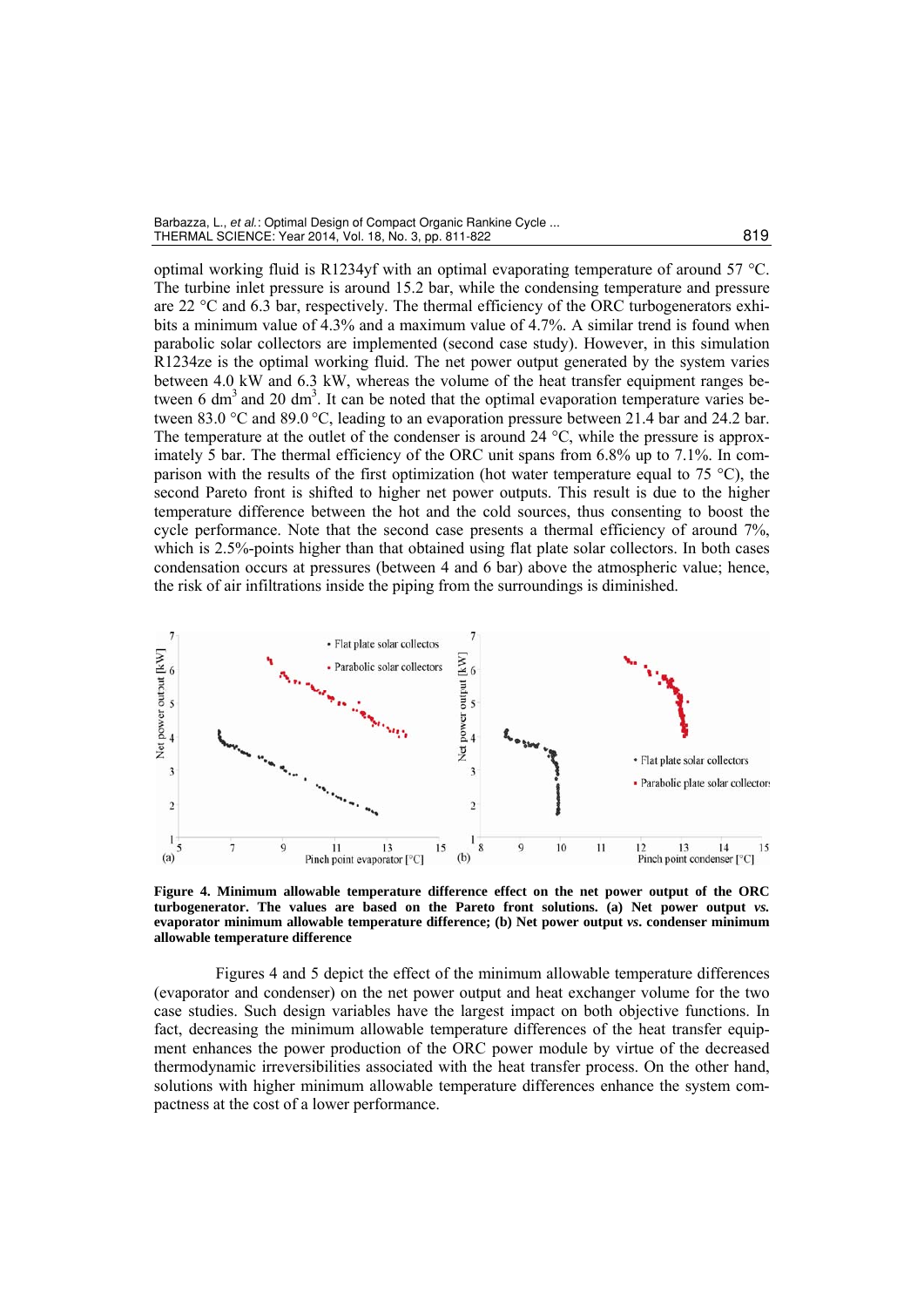Regarding the relative contribution of each heat exchanger to the total volume, the calculations show that the condenser contributes with the highest share, *i. e.* 60%, compared to the preheater and the evaporator.



**Figure 5. Minimum allowable temperature difference temperature difference effect on the heat exchanger volume. The values are based on the Pareto front solutions. (a) Heat exchanger volume versus evaporator minimum allowable temperature difference; (b) Heat exchanger volume versus condenser minimum allowable temperature difference** 

Such results can be explained with the relatively poor performance of the ORC turbogenerator. In fact, low thermal efficiencies imply that a large amount of heat is rejected to the environment, which in turns results in higher heat transfer areas. Moreover, values of the overall heat transfer coefficient and logarithmic mean temperature difference for the condenser are around 1,900 W/m<sup>2</sup>K and 11 °C. On the contrary, higher values are encountered for the preheater (2,000 W/m<sup>2</sup>K and 20 °C) and for the evaporator (2,600 W/m<sup>2</sup>K and 14 °C), thus leading to lower heat transfer surfaces for a given heat rate compared to the condenser.

The results obtained in this paper are derived using various correlations, all of which are associated with uncertainties. The assumptions that have the largest influence on the results are the equations utilized to estimate the heat transfer coefficients and the pressure drops. As an example, in evaluating heat transfer coefficients, average variations of 15-20% and maximum deviations of about 40% are to be expected [17], thus influencing the volume calculation. In order to quantify the impact of variations in heat transfer coefficients and pressure drops, a sensitivity analysis is performed. Given the set of optimization variables providing the Pareto fronts shown in fig. 3, the heat transfer coefficients and the pressure drops on the organic fluid side are varied by  $-20\%$  and  $+20\%$ , respectively. In both case studies the largest relative deviations occur in evaluating the volume of the condenser and range from 9.2%  $(-2.0 \text{ dm}^3)$  to 17.3%  $(3.8 \text{ dm}^3)$ . On the contrary, the variation of the evaporator volume spans from  $-4.1\%$  ( $-0.7 \text{ dm}^3$ ) to  $7.1\%$  (0.9 dm<sup>3</sup>). While the impact of the heat transfer coefficients on the net power output is found to be negligible, a  $\pm 20\%$  variation of the pressure drops in condenser leads to a change in the net power output in the range of  $\pm 3.5\%$  ( $\pm 0.1$  kW). Lower deviations  $(\pm 0.2\%)$  are noticed when varying the pressure drop in the evaporator. As regarding to the impact on the selection of the working fluid, preliminary investigations suggest that the optimization process discards R245fa, R245ca and n-pentane by virtue of their high critic temperatures (see tab. 1), thus leading to poor cycle performances. On the contrary,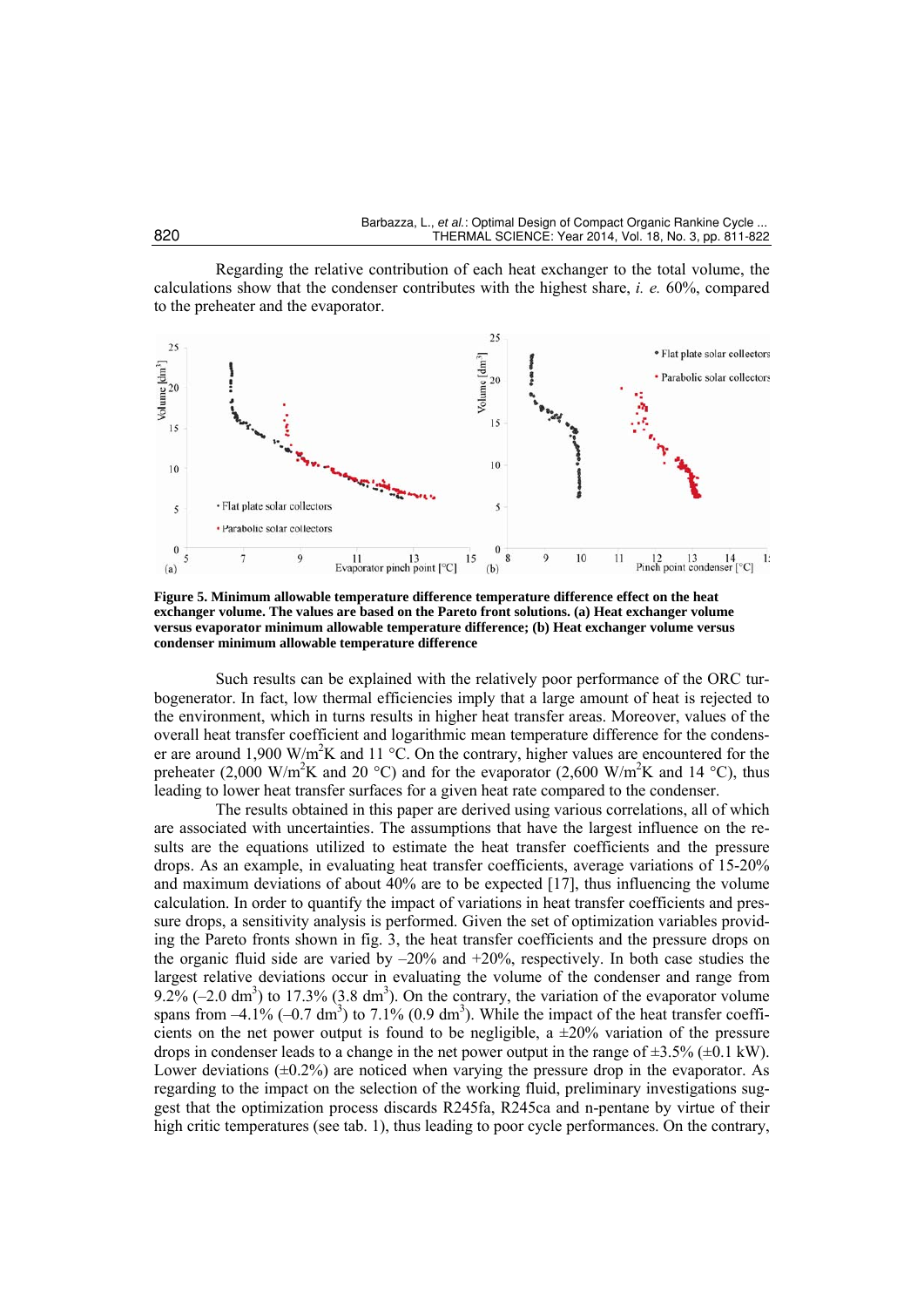the heat exchanger design process, which strongly relates to the adopted heat transfer and pressure drop correlations, do not influence significantly the net power output of the system and, thus, the impact of the aforementioned uncertainties on the selection of the working fluid is negligible.

### **Conclusions**

In this study a multi-objective optimization modeled with the genetic algorithm is employed to search for optimal designs of a solar-driven organic Rankine cycle turbogenerator for domestic applications. Due to the particular case study, the major requirements of such system are high performance, compactness and safe operation. Thus, the net power output of the ORC unit and the heat exchanger volume are the specified objective functions. Considering the hot source temperature and the size of the system, the heat transfer equipment consists of three flat plate heat exchangers (preheater, evaporator and condenser) modeled with specific correlations evaluating the heat transfer coefficient and the pressure drops. The two boundary conditions considered for the hot source (liquid water) are: inlet temperature of 75 °C (flat plate solar collectors) and inlet temperature of 120 °C (parabolic solar collectors). The results indicate that the optimal working fluids are R1234yf and R1234ze for the first and for the latter case, respectively. The multi-objective optimization Pareto fronts unveil the hyperbolic relationship between the net power output of the system and the heat exchanger volume. Among the design variables considered in the optimization routine, the evaporator and condenser minimum allowable temperature differences have the largest influence on the two objective functions. The methodology presented in this paper can be employed to select the most suitable design of solar-driven ORCs by specifying the maximum volume available for the heat transfer equipment. Moreover, the outcomes of the preliminary heat exchanger design can be further utilized in the manufacturing process of organic Rankine cycle turbogenerators.

#### **Nomenclature**

| $\boldsymbol{A}$        | $-$ area, $\lceil m^2 \rceil$                                         | U                 | - overall heat transfer coefficient,                   |
|-------------------------|-----------------------------------------------------------------------|-------------------|--------------------------------------------------------|
| Bo                      | - boiling number                                                      |                   | $[kWm^{-2}K^{-1}]$                                     |
| b                       | - mean channel spacing [m]                                            | V                 | $-$ volume, $[m^3]$                                    |
| $\mathcal{C}\mathrm{p}$ | - heat capacity at $p =$ const. [kJkg <sup>-1</sup> K <sup>-1</sup> ] | $\bar{X}$         | - array of variables                                   |
| $\boldsymbol{d}$        | $-$ equivalent diameter, $[m]$                                        |                   |                                                        |
| $F_{t}$                 | - temperature correction factor                                       |                   | Greek symbols                                          |
| f                       | - friction factor                                                     | λ                 | - thermal conductivity, $\lceil kWm^{-1}K^{-1} \rceil$ |
|                         | - heat transfer coefficient, $\lceil kWm^{-2}K^{-1} \rceil$           | $\mu$             | - viscosity, [Pa s]                                    |
| $\frac{h}{J}$           | - array of objective functions                                        | $\rho$            | - density, $\lceil \text{kgm}^{-3} \rceil$             |
| $J_{\rm H}$             | - heat transfer factor                                                | $\varphi$         | - inclination angle, $\lceil \circ \rceil$             |
| $\mathcal{L}$           | $-$ characteristic length, $[m]$                                      |                   |                                                        |
| $L_{\rm w}$             | $-$ plate width, [m]                                                  |                   | Abbreviations                                          |
| $N_{\rm ch}$            | - number of channels per pass                                         |                   | $GWP - global warning potential$                       |
| $N_{\rm p}$             | - number of passes                                                    |                   | $ODP - ozone$ <i>depleting potential</i>               |
| Nu                      | - Nusselt number, $hL/\lambda$                                        |                   | ORC – organic Rankine cycle                            |
| $P_{\rm el}$            | $-$ electric net power output, [kW]                                   |                   |                                                        |
| Pr                      | - Prandtl number, $c_p\mu\lambda$                                     | <i>Subscripts</i> |                                                        |
|                         | $-$ heat rate, [kW]                                                   | $\boldsymbol{0}$  | - inclination angle equal to $0^{\circ}$               |
| q<br>Re                 | - Reynolds number, $pud/\mu$                                          |                   |                                                        |
|                         |                                                                       |                   | - inclination angle equal to $90^{\circ}$              |
| T                       | - temperature, $[K]$                                                  | $\mathbf c$       | - condenser                                            |
| $\Delta T_{\rm lm}$     | - logarithmic mean                                                    | e                 | - evaporator                                           |
|                         | temperature diference, [K]                                            | p                 | - preheater                                            |

 $w = w$ all